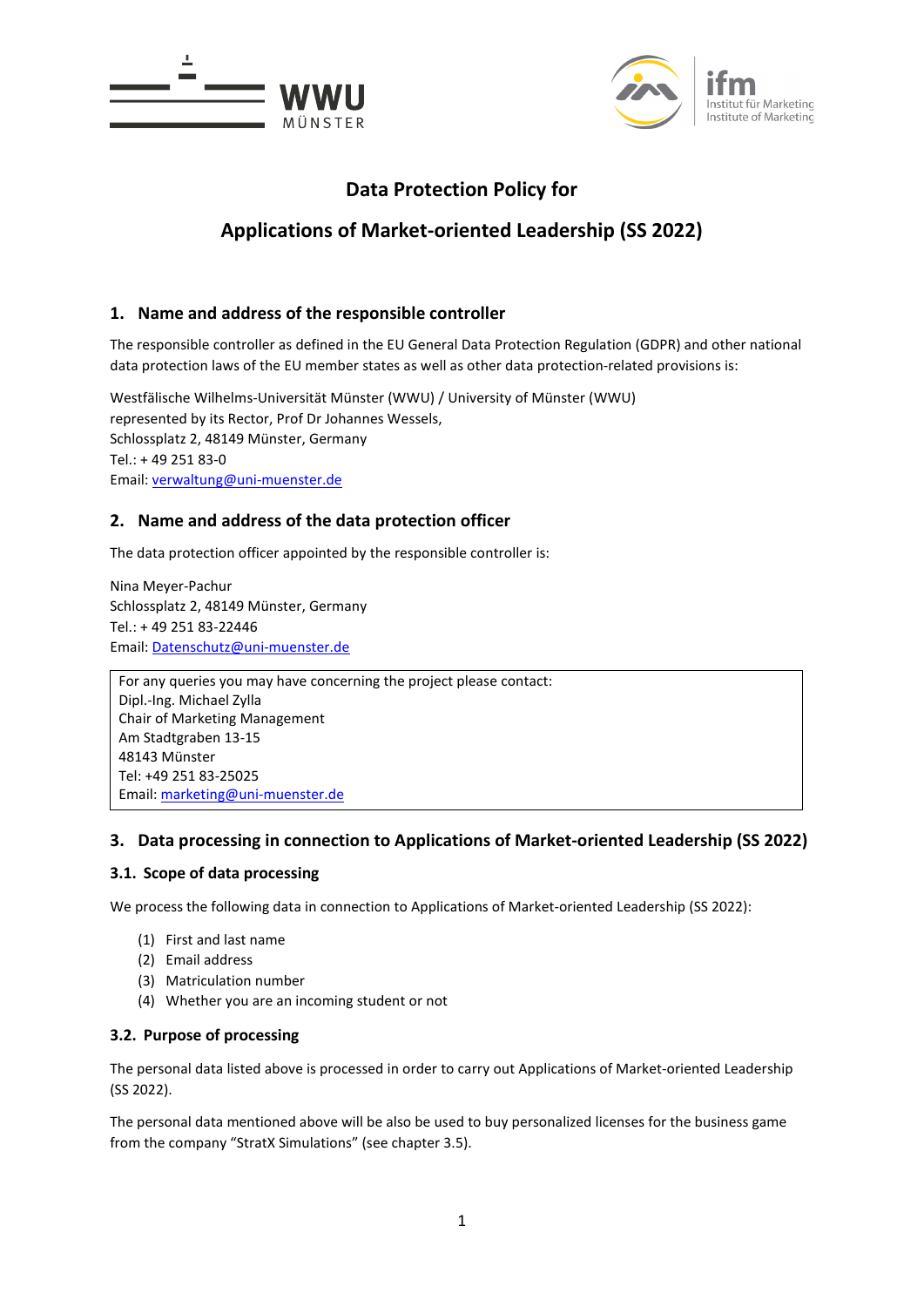



# **3.3. Duration of storage of personal data**

Any personal data collected in connection to Applications of Market-oriented Leadership (SS 2022) is erased five years after completion of the project.

If processing is permitted on the basis of your consent, your personal data is only stored until you revoke your consent, except in cases where processing is governed by a different legal basis.

#### **3.4. Legal basis for processing personal data**

If we request your consent to process your personal data, Art. 6 (1 a) of the EU General Data Protection Regulation (GDPR) serves as the legal basis for processing this data.

#### **3.5. Further recipients of your personal data**

The personal information collected in connection to Applications of Market-oriented Leadership (SS 2022) is forwarded to the following recipients at and outside the University of Münster:

Recipients at the University of Münster:

none

Recipients outside the University of Münster:

- StratX Simulations 17 avenue de l'Opéra 75001 Paris France E-Mail[: licensing@stratx.fr](mailto:licensing@stratx.fr) Phone: +33 1 53 46 69 00

## **4. Your rights as a data subject**

#### **4.1. Right to rectification and erasure of personal data**

You have the right to have inaccurate personal data rectified by the controller without undue delay. You have the right to have your personal data erased by the controller without undue delay as soon as the purpose of storage is no longer necessary. In cases where data processing is performed on the basis of your consent, the right to erasure exists if you withdraw your consent and no other legal grounds exist for processing the data.

Your personal data must be erased if you object to the processing in accordance with Art. 21 (1) GDPR and there are no overriding legitimate grounds for the processing, or if your personal data has been unlawfully processed, or if your personal data must be erased in order to comply with a legal requirement mandated by a EU or member state law, to which the University of Münster is subject.

The right to erasure as put forth in the cases stated above does not apply, however, if it would hinder compliance with a legal obligation which requires processing by European Union or member state law, to which the University of Münster is subject, or for the performance of a task carried out in the public interest or in the exercise of official authority vested in the University of Münster, or if extended storage is necessary for the establishment, exercise or defence of legal claims.

#### **4.2. Right to withdrawal**

If permission to process personal data is granted by your consent, you may withdraw your consent at any time. All processing of personal data performed prior to withdrawal remains lawful irrespective of withdrawal.